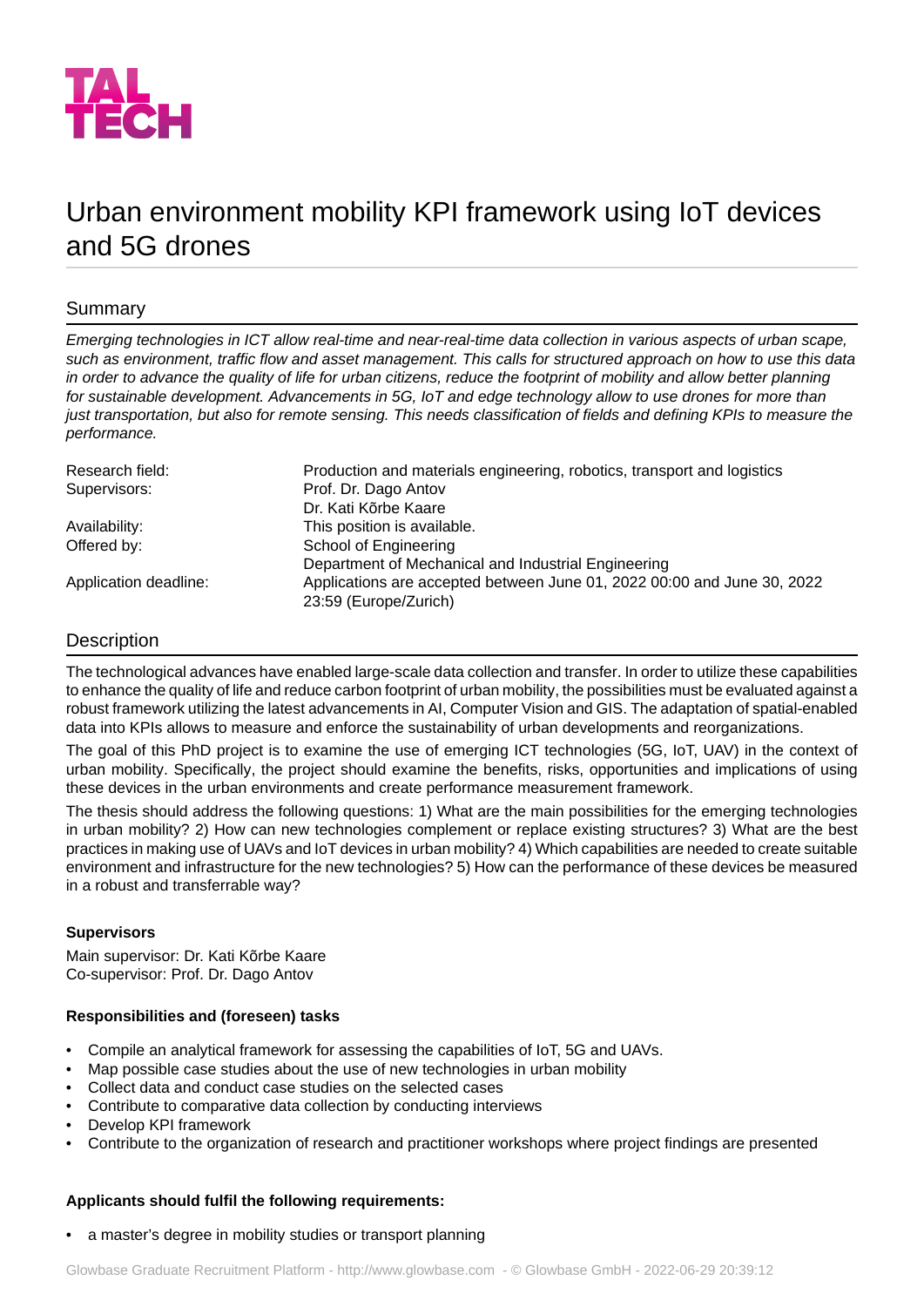

- proficiency in GIS
- a clear interest in the topic of the position
- excellent command of English
- strong and demonstrable writing and analytical skills
- capacity to work both as an independent researcher and as part of an international team
- capacity and willingness to provide assistance in organizational tasks relevant to the project

#### **The following experience is beneficial:**

- Experience in mobility studies
- Programming in Python
- Working knowledge of SQL
- Working knowledge of statistics

The candidate should submit a research plan for the topic, including the overall research and data collection strategy. The candidate can expand on the listed research questions and tasks, and propose theoretical lenses to be used.

## **We offer:**

- 4-year PhD position in one of the largest, most internationalized and leading social science research centers in Estonia with a large portfolio of ongoing pan-European and national public administration, digital governance and innovation studies projects
- The chance to do high-level research in one of the most dynamic digital government contexts globally
- Opportunities for conference visits, research stays and networking with globally leading universities and research centers in the fields of public administration, innovation studies and digital government

#### **About the department**

The department of Mechanical and Industrial engineering focuses on the engineering side of self driving vechicles, developing new coatings and additive manufacturing developments. The curriculums on Bachelor, Masters and Doctor level have hundreds of graduates each year. We also provide engineering services for industry and our partners, starting with modelling and finishing with production optimization.

In the department there are 8 interlinked research groups. This topic will be under the supervision of research group of logistics and transport. Focusing on the following topics: logistics, mobility and transport planning, supply chain engineering, technical performance measurement, digitalization of supply chains.

#### **The research group focuses on the following research directions:**

• Eco-friendly vehicles.

The research aims at reducing the environmental impact of vehicles. The main research object is vehicle-generated noise produced by both an individual vehicle and traffic flow. The design of an individual vehicle explores the possibilities for creating and deploying new and more effective noise absorbing materials. In the applied research, the focus is also on new types of liquid fuel, their technical and economic problems.

• Mobility engineering and traffic planning.

Transport, mobility and traffic related studies are aimed to find the possibilities of safe, seamless and sustainable mobility, the study of the interlinkages between urban logistics and transport and space use. Besides the aforementioned, the keywords include sustainable mobility and sustainable transport, including public transport in the city, region, country and internationally, traffic forecasting, transport studies, mobility schemes, transport network analysis and transport system planning, road safety and surveillance.

Logistics.

The research relates to smart logistics, freight security, transport pricing and network performance measurement.

Supply chain engineering.